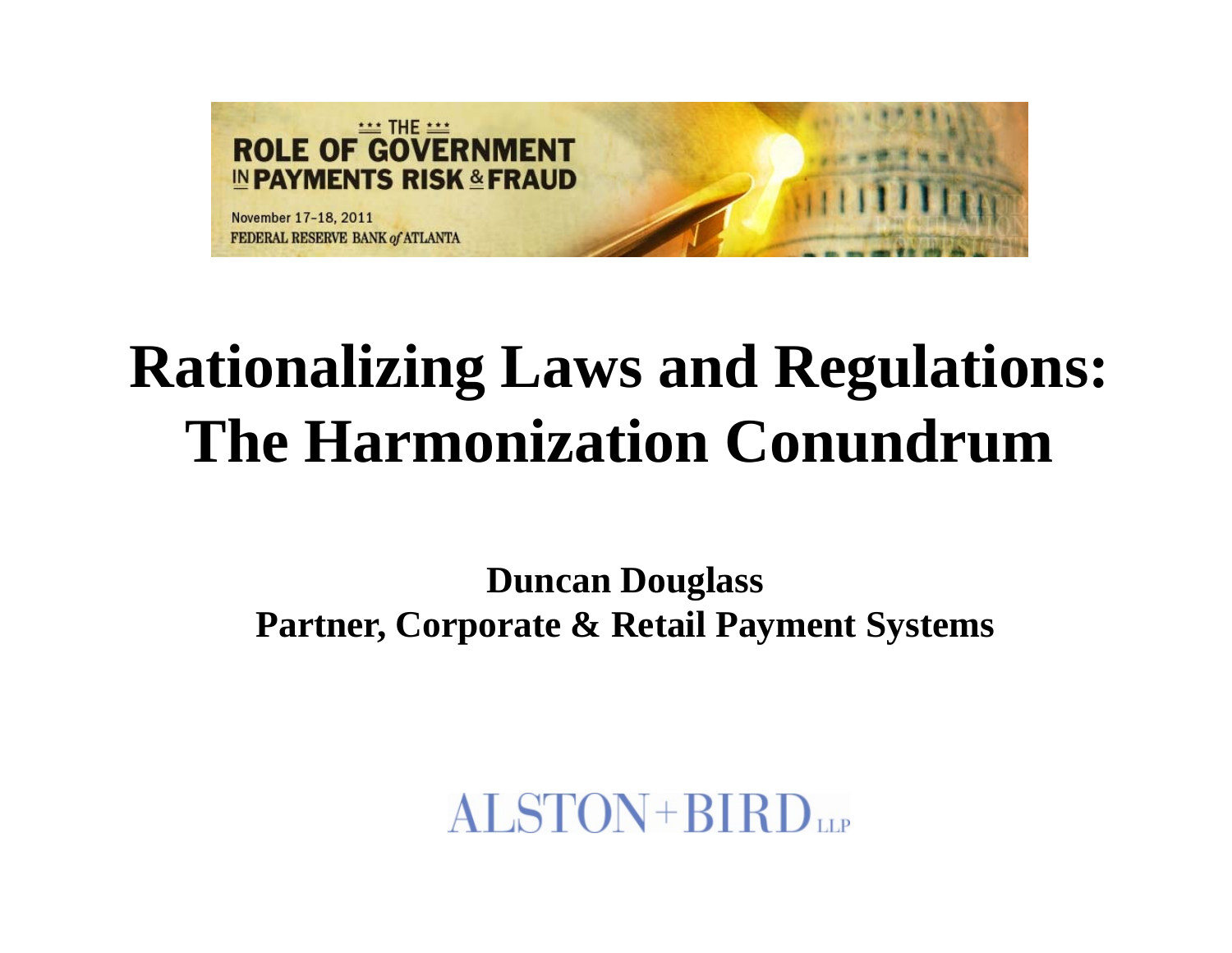

- Payment systems and mechanisms in the United States are governed by a patchwork of federal and state laws and regulations, as well as private rules and agreements
- As paymen<sup>t</sup> mechanisms evolve and paymen<sup>t</sup> systems/channels converge, it is increasingly difficult for payments system users and providers to discern their rights and obligations with respect to a particular payment transaction
- As numerous examples show, existing bodies of payments law are too numerous, often redundant and sometimes contradictory
- Further, as payments system innovation outpaces the scope of current legal frameworks, certain existing payments laws begin to look obsolete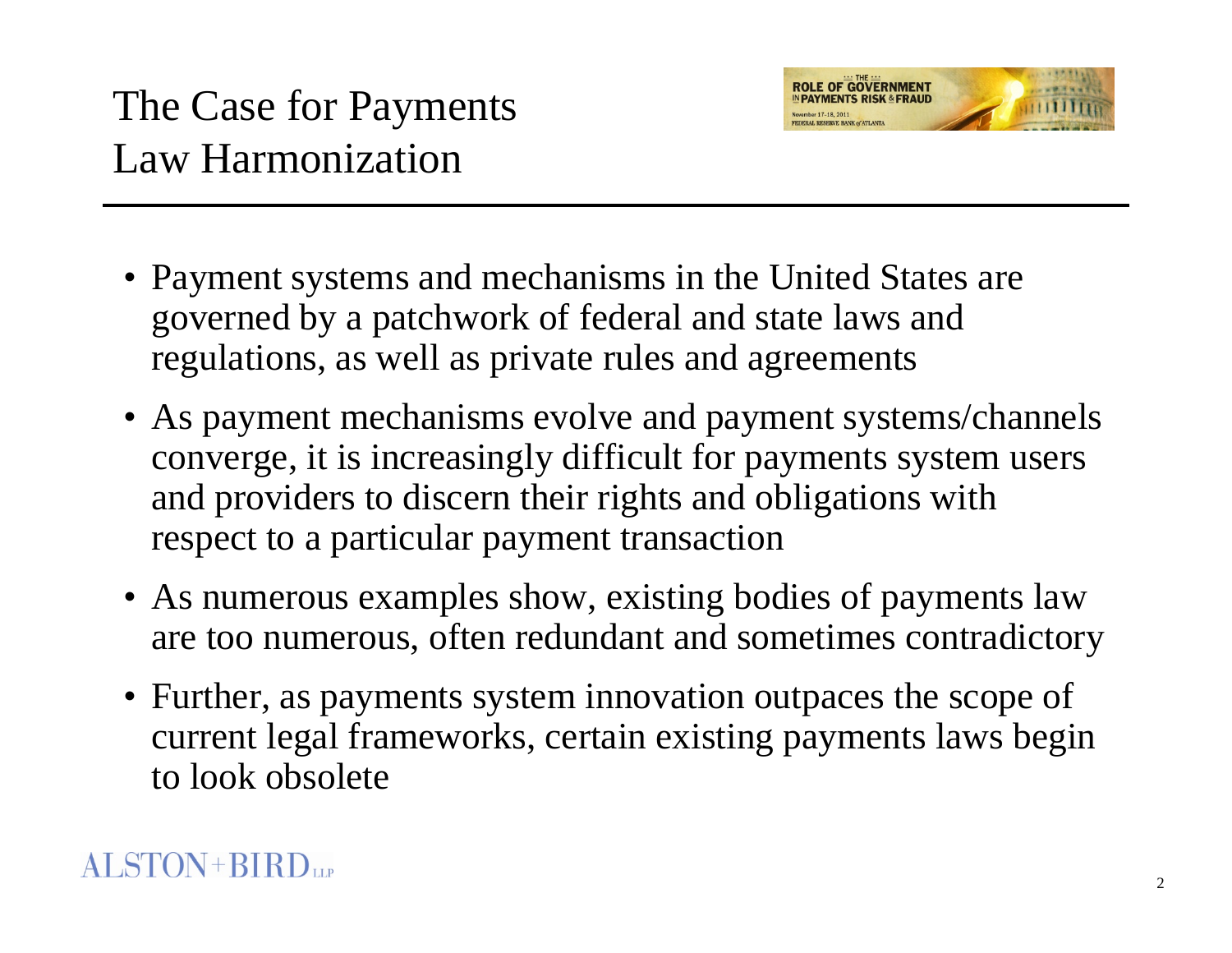

- • Any effort at payments law harmonization must be approached with four principal objectives in mind:
	- 1. Establish **certainty and clarity** of participant rights and responsibilities *within* payment types
	- 2. Promote **consistency** of participant rights and responsibilities *across* payment types
	- 3. Protect the **flexibility** of payment processing to enable participants to utilize the most current and efficient technologies
	- 4. Develop **sufficiently broad** payment system laws and rules to permit innovation without unnecessary regulatory interference or constant need for amendment

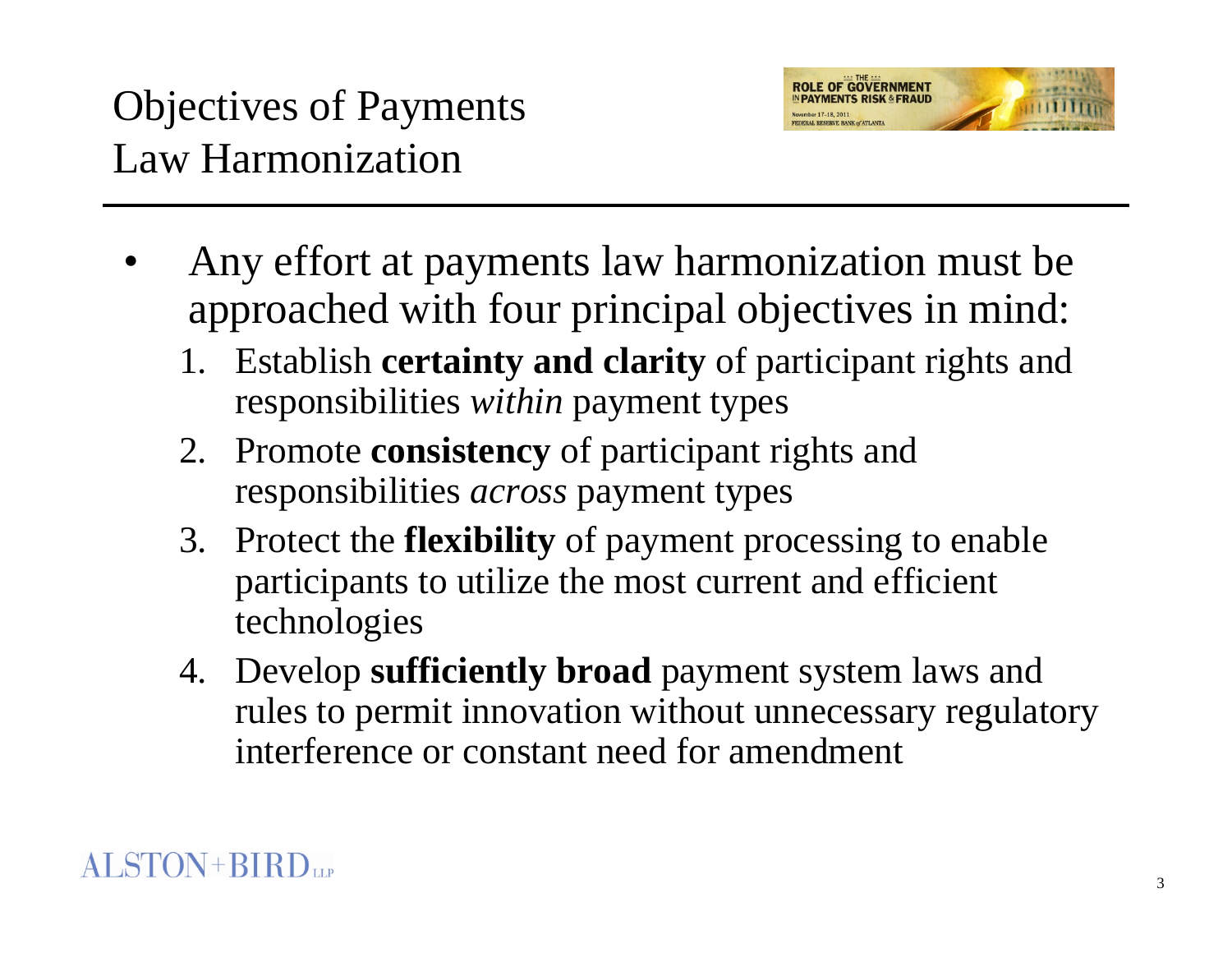

- Payments law harmonization can have different meanings<br>
(e.g., harmonize consumer protections v. harmonize<br>
provider rights and liabilities). Some harmonization<br>
options include:
	- 1. Harmonize existing federal consumer protections within and across electronic payment types
	- 2. Establish a uniform body of federal consumer protections *all* payments types, electronic and paper
	- 3. Establish federal financial soundness requirements for payments service providers (to protect all users)
	- 4. Establish uniform rights and liabilities governing pay Establish unitorm rights and liabilities governing payments<br>service providers (to protect users and promote clarity/efficiency among providers)
	- 5. Create a uniform federal law to accomplish all of the above

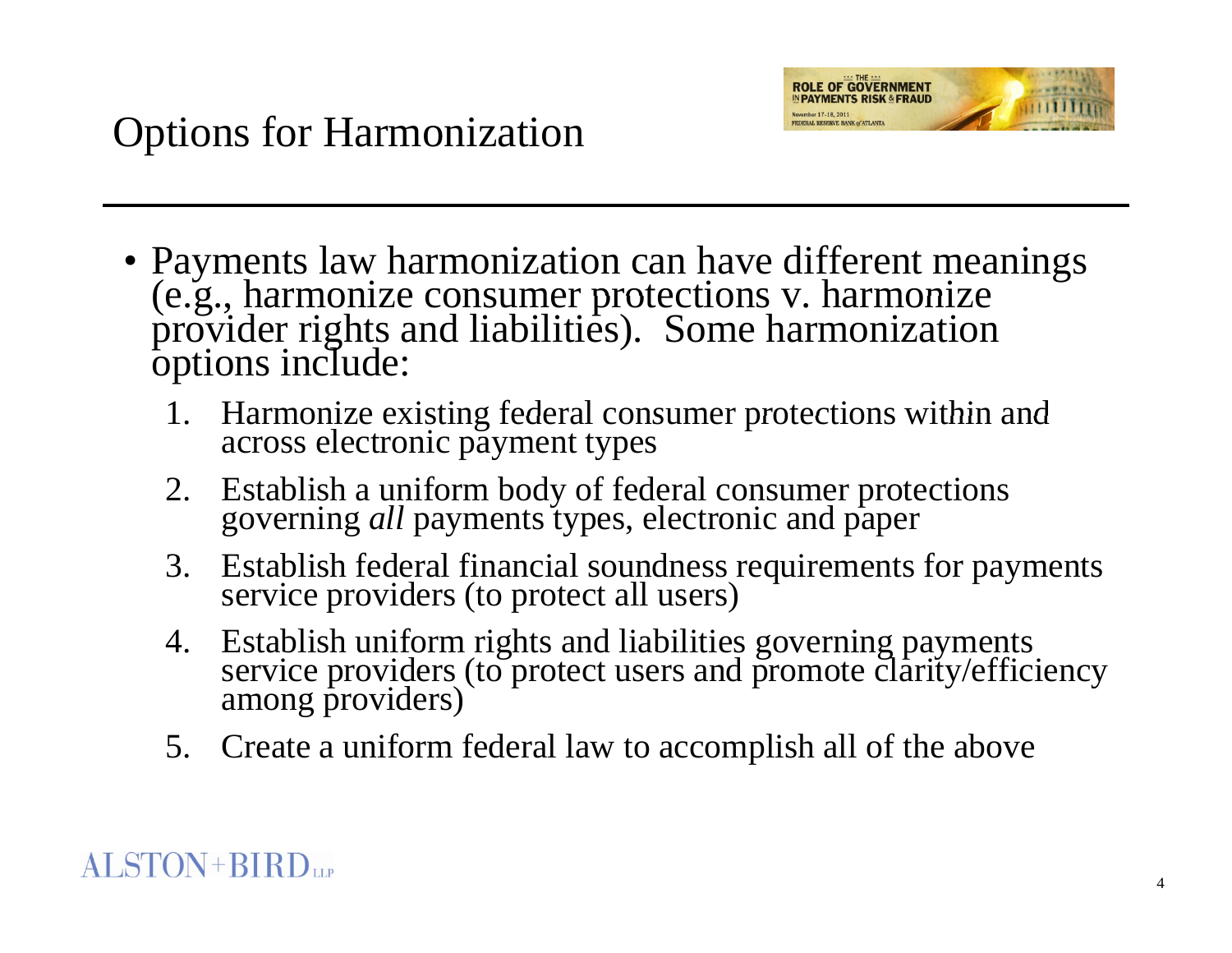- Harmonize existing federal consumer protections across electronic payment types (ACH, debit card and credit card), including:
	- Error resolution procedures
	- Initial disclosure requirements
	- Periodic statement requirements
	- Consumer liability for unauthorized transactions
- Consumer protections for certain payment types would be consistent based on identity of the transaction originator (consumer v. non-consumer) rather than the payment instrument used in the transaction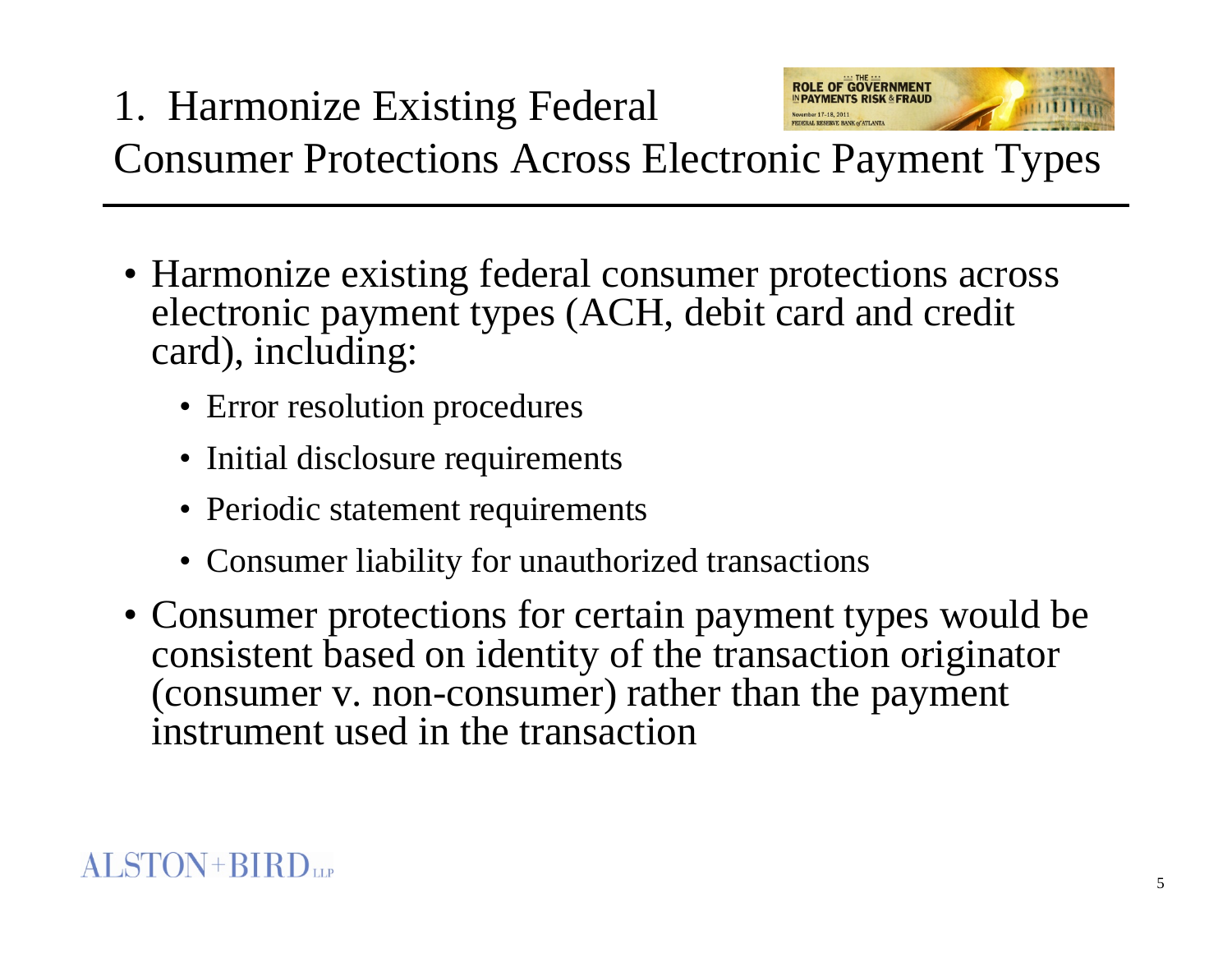# 1. Harmonize Existing Federal



## Consumer Protections Across Electronic Payment Types

- $\bullet$  Benefits/Opportunities
	- Harmonizing existing federal consumer protections across all electronic payment types would provide consumers with more consistent, understandable and predictable protections
	- Compliance costs for providers of multiple consumer payment products should be reduced (in the long run)
	- Consolidation of federal authority in the CFPB may create an improved opportunity for this type of harmonization
- Risks/Challenges
	- Inherent differences in existing payment types contributed to existing divergent consumer protection regimes and may preclude complete harmonization (e.g., credit v. debit)
	- Overhauling the existing (albeit siloed) consumer protection laws associated with various electronic payment types would be disruptive and costly for providers adapted to existing regimes
	- Absence of a single enforcement authority would undermine certainty and consistency even if a unified legislative/regulatory approach were adopted (e.g., Title X of Dodd-Frank authorizes state enforcement of federal consumer protection laws)
	- Unless federal law preempted all state laws, inconsistency would persist
	- Certain instruments (e.g., prepaid cards, domestic wire transfers and checks) would continue to be governed by non-uniform state laws

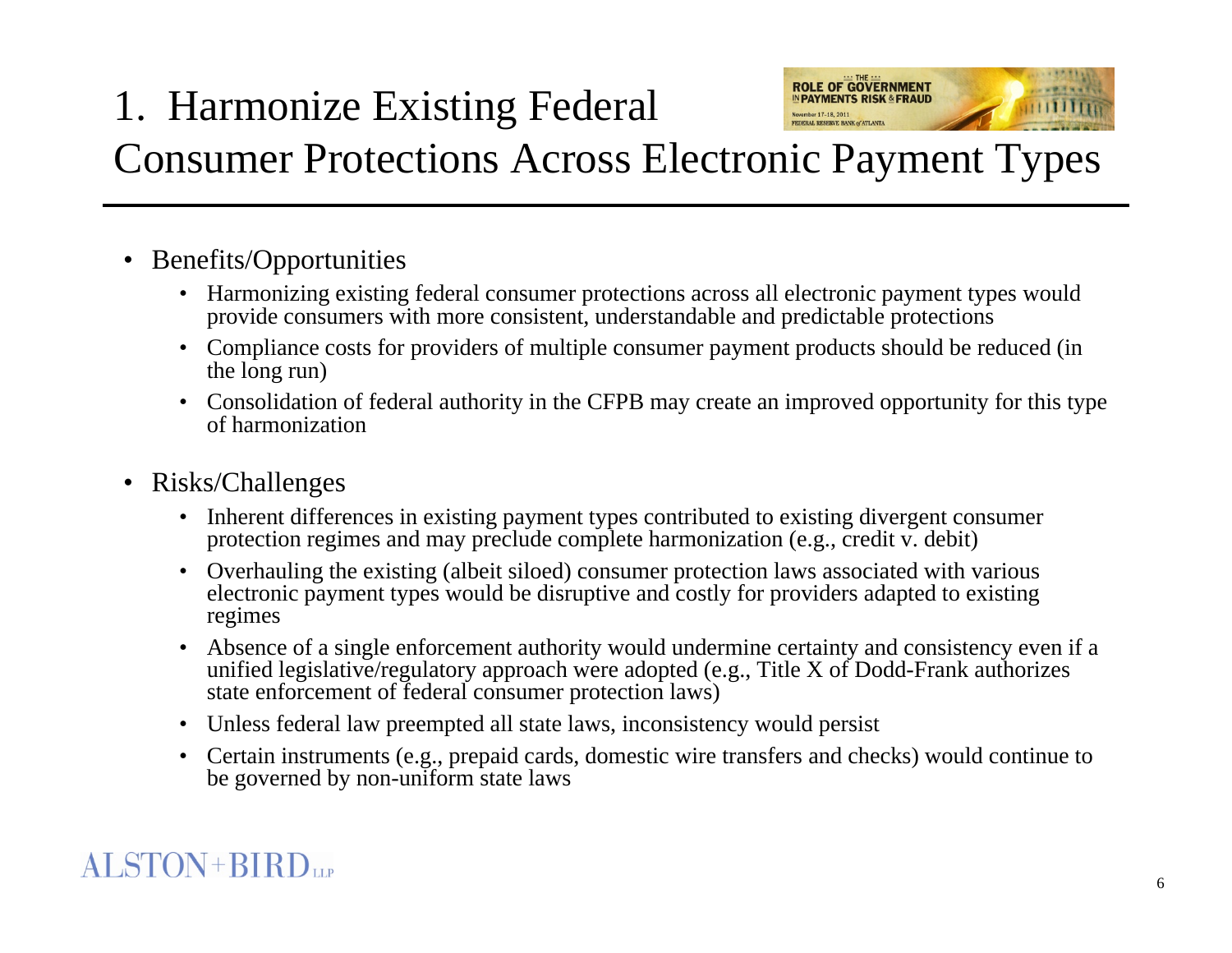

- Establish a single, harmonized federal consumer protection regime across all payment types (ACH, debit card, credit card, prepaid card, check and consumer wire transfer), including:
	- Error resolution procedures
	- Initial disclosure requirements
	- Periodic statement requirements (as applicable)
	- Consumer liability for unauthorized transactions
- Consumer protections for all payment types would be consistent based on identity of the transaction originator (consumer v. non-consumer) rather than the payment instrument used in the transaction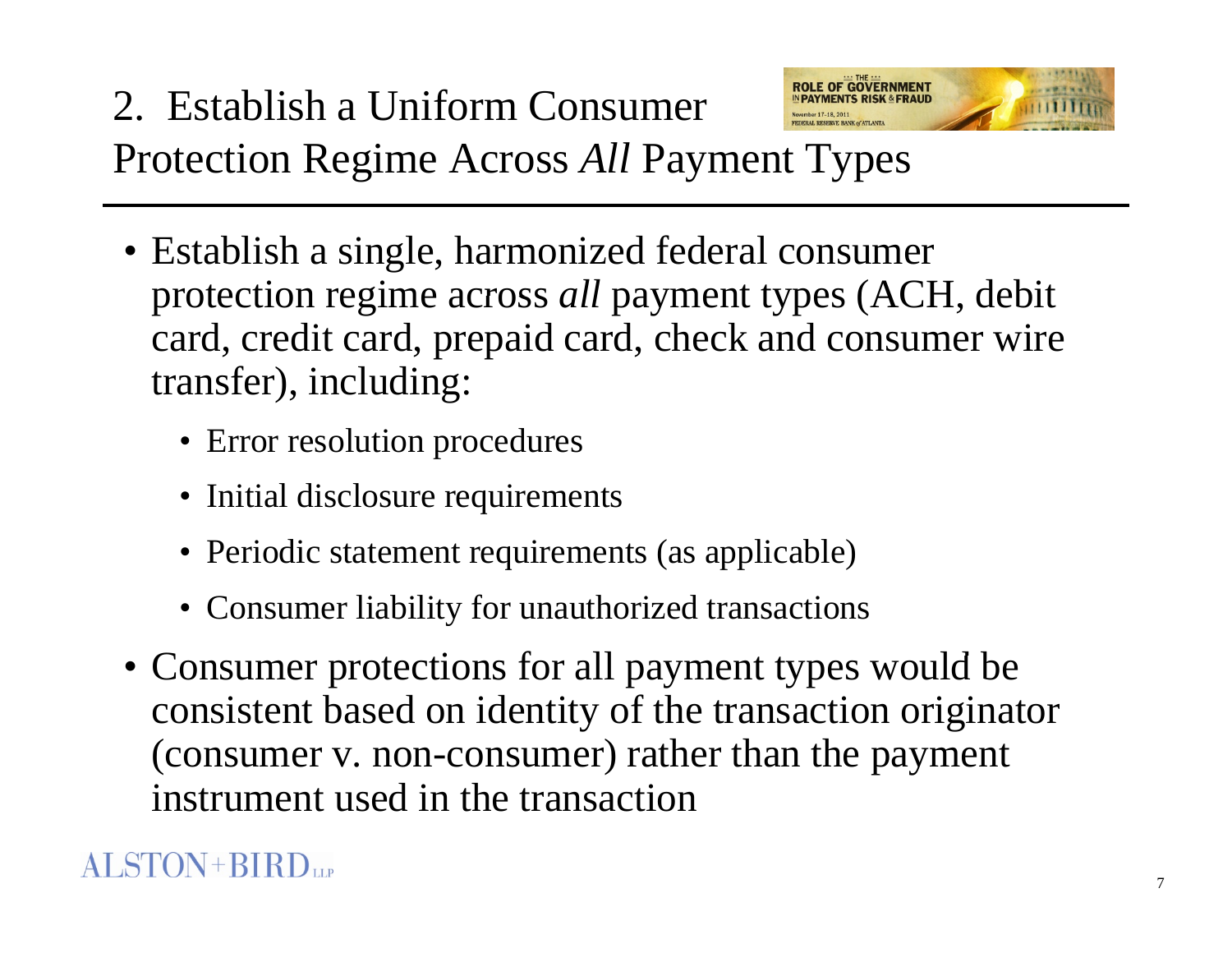#### **ROLE OF GOVERNMENT**<br>**INPAYMENTS RISK & FRAUD** 2. Establish a Uniform Consumer Protection Regime Across All Payment Types

- Benefits/Opportunities and Risks/Challenges include those applicable to option 1, plus
- Benefits/Opportunities
	- Omnibus, harmonized federal consumer protection law would eliminate uncertainty as to applicable body of law for consumer protection regardless of payment type
	- Should even further reduce provider compliance costs (in the long run)
- Risks/Challenges
	- Would require federalization of certain existing state laws (e.g., check law when consumer involved) creates federalism/states' rights issues
	- Significant differences in the origins and uses of payment t justify different treatment (e.g., cash-funded wire transfers v. account-<br>funded EFTs)
	- Would require a very high level of industry coordination to achieve
	- Legislative intervention of this magnitude is very risky opening<br>Pandora's box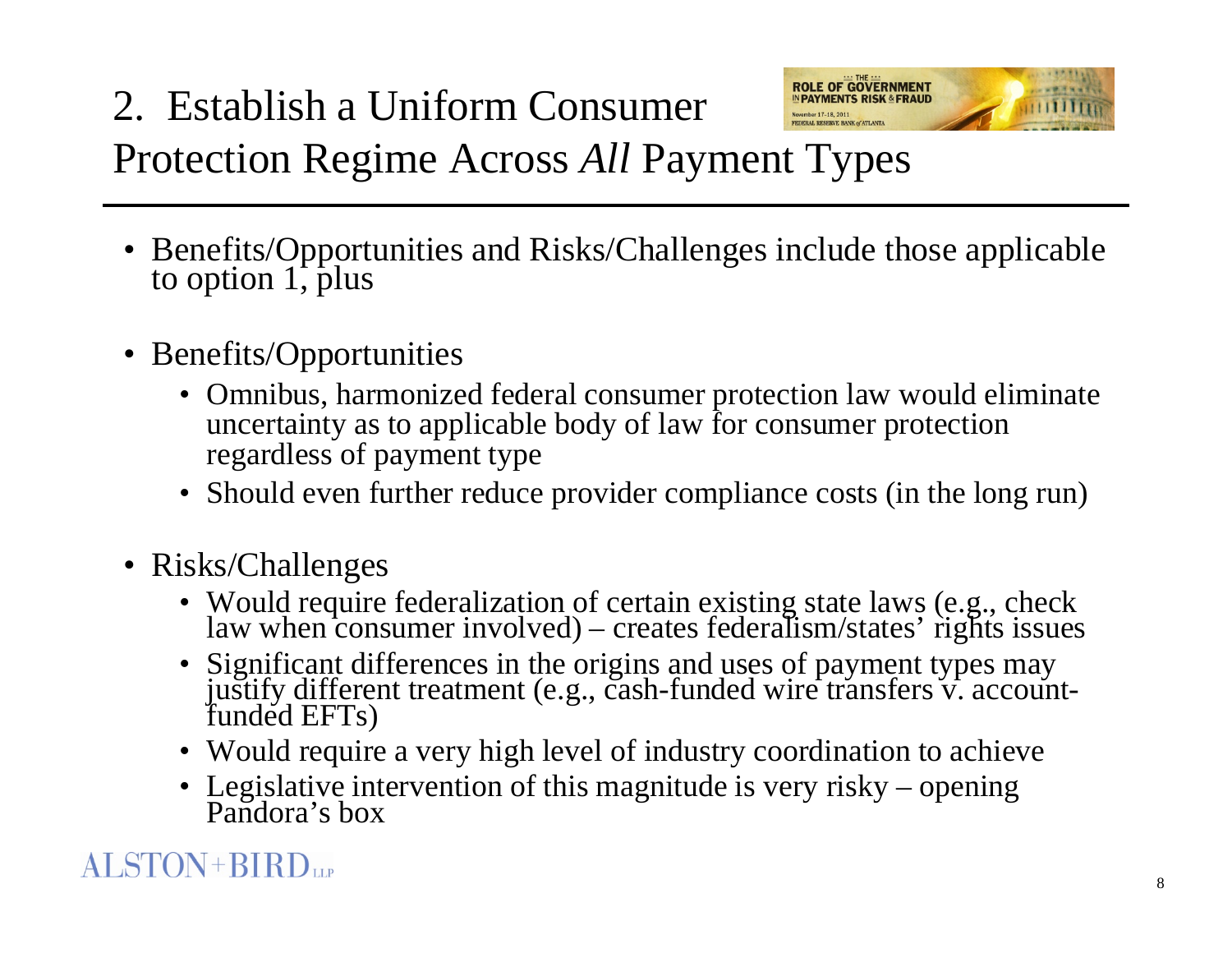#### **ROLE OF GOVERNMENT**<br> **NPAYMENTS RISK & FRAUD** 3. Establish Financial SoundnessRequirements for Payment Services Providers

- Establish a federal regime creating baseline solvency and financial soundness requirements to mitigate default by payment services providers (similar to state money transmitter laws)
- Benefits/Opportunities
	- Would protect payments system users from financial loss by establishing baseline financial stability requirements for payment services providers
	- Would create a more level playing field between bank and non-bank payment services providers
	- Limited legislative intervention would leave intact most private network rules/bilateral agreements governing payments systems
- Risks/Challenges
	- Requires entirely new regulatory approach at the federal level (albeit somewhat akin to Dodd-Frank Title I/Title VIII requirements for non-bank financial companies/financial market utilities)
	- May stifle innovation due to enhanced financial barriers to entry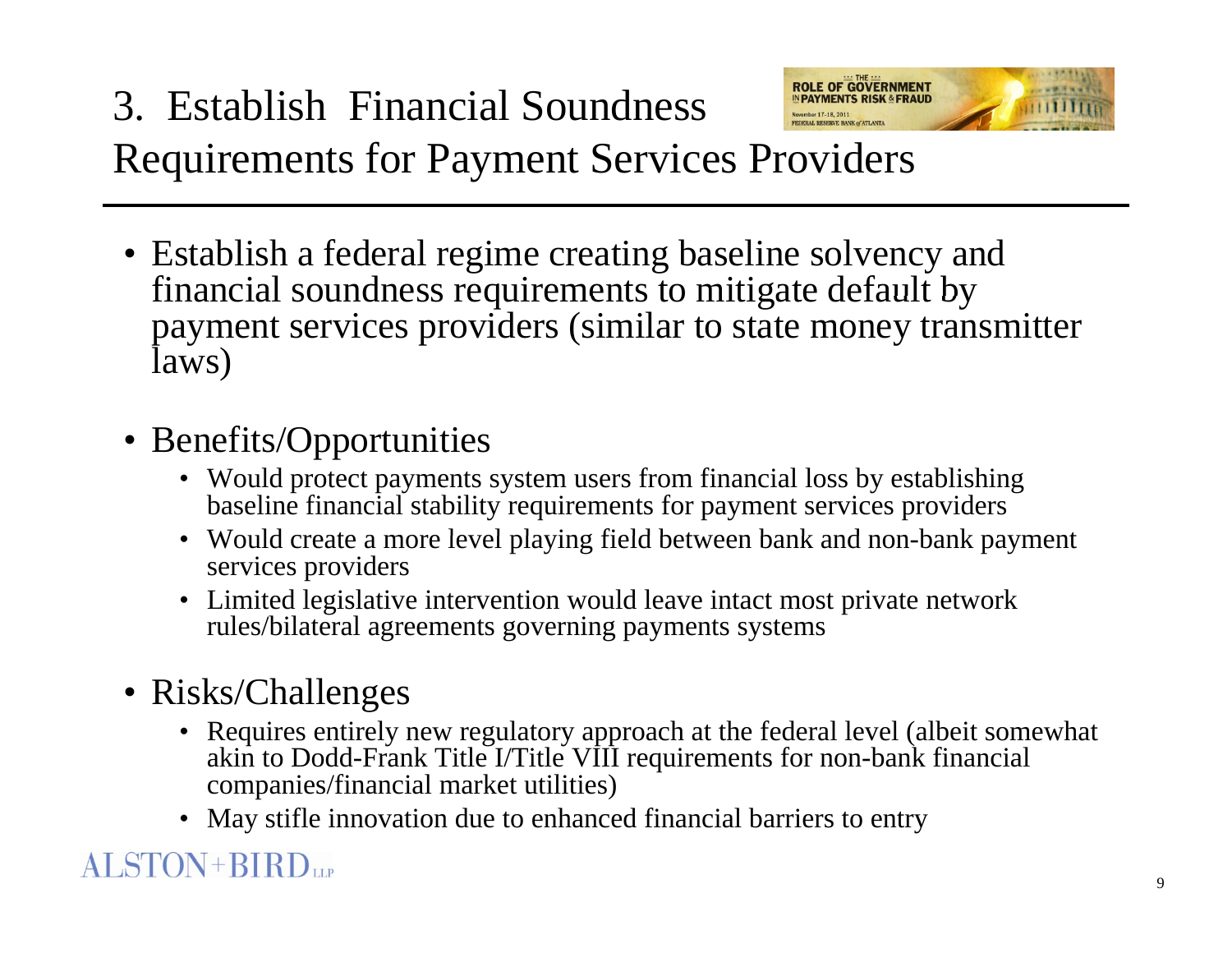#### **ROLE OF GOVERNMENT** 4. Establish Uniform Inter-provider Rights and Liabilities for Payment Services Providers

- Codify a uniform set of rights and responsibilities for payment services providers, including allocation of legal, financial and operational risks – displacing existing private s ystem rules and bilateral a greements (e. g., Visa and NACHA rules)
- $\bullet$  Benefits/Opportunities
	- There is some evidence that existing private system rules may not allocate rights and responsibilities in a manner that maximizes social and payment system user welfare (debatable examples include card interchange and allocation of fraud and data security risk)
	- Congress has recently shown an increasingly interventionist propensity in areas where participants and/or operators are seen as failing at self-regulation (e.g., Durbin Amendment)
	- Government intervention may help to establish uniform industry standards where they are not otherwise quick to arise through independent industry efforts (e.g., uniform data security standards)
- $\bullet$  Risks/Challen ges
	- Network/association rulemaking and bilateral agreements permit payment system participants to allocate rights and responsibilities in a way that aligns with incentives and market dynamics
	- Legislative and regulatory schemes are relatively inflexible and do not adapt quickly to innovation and payments system evolution; private system rules are generally more dynamic and adaptable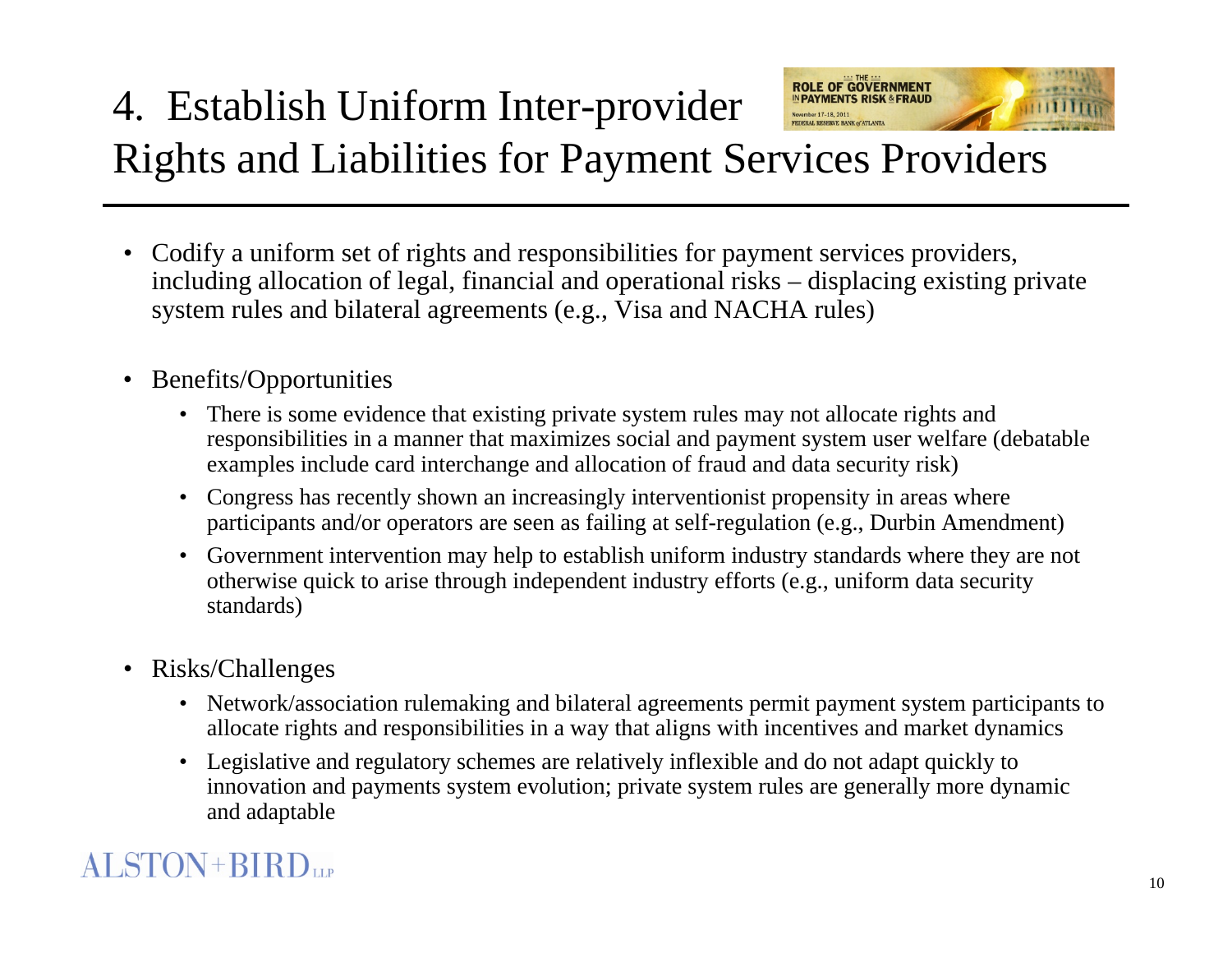### 5. Create a New Federal Legal Regime Governing All Payment Types and All Users and Providers



- Establish a new, unified statutory regime governing all payment types, systems and parties, specifying the rights and responsibilities with respect to initiation, settlement, finality, recordkeeping, system operation, an
- Would govern end-to-end aspects of consumer and non-consumer payments
- Benefits/Opportunities
	- A single, uniform payments law would govern all payments and all parties to those payments (users and providers), promoting consistency and ease of use
	- Federal law would establish a uniform standards for provider-provider and provider- user relationships
- Risks/Challenges
	- May be constitutionally suspect
	- End-to-end revision of existing payments laws would be very disruptive to providers and all aspects of existing paymen<sup>t</sup> systems and all aspects of existing payment systems
	- Pandora's box!